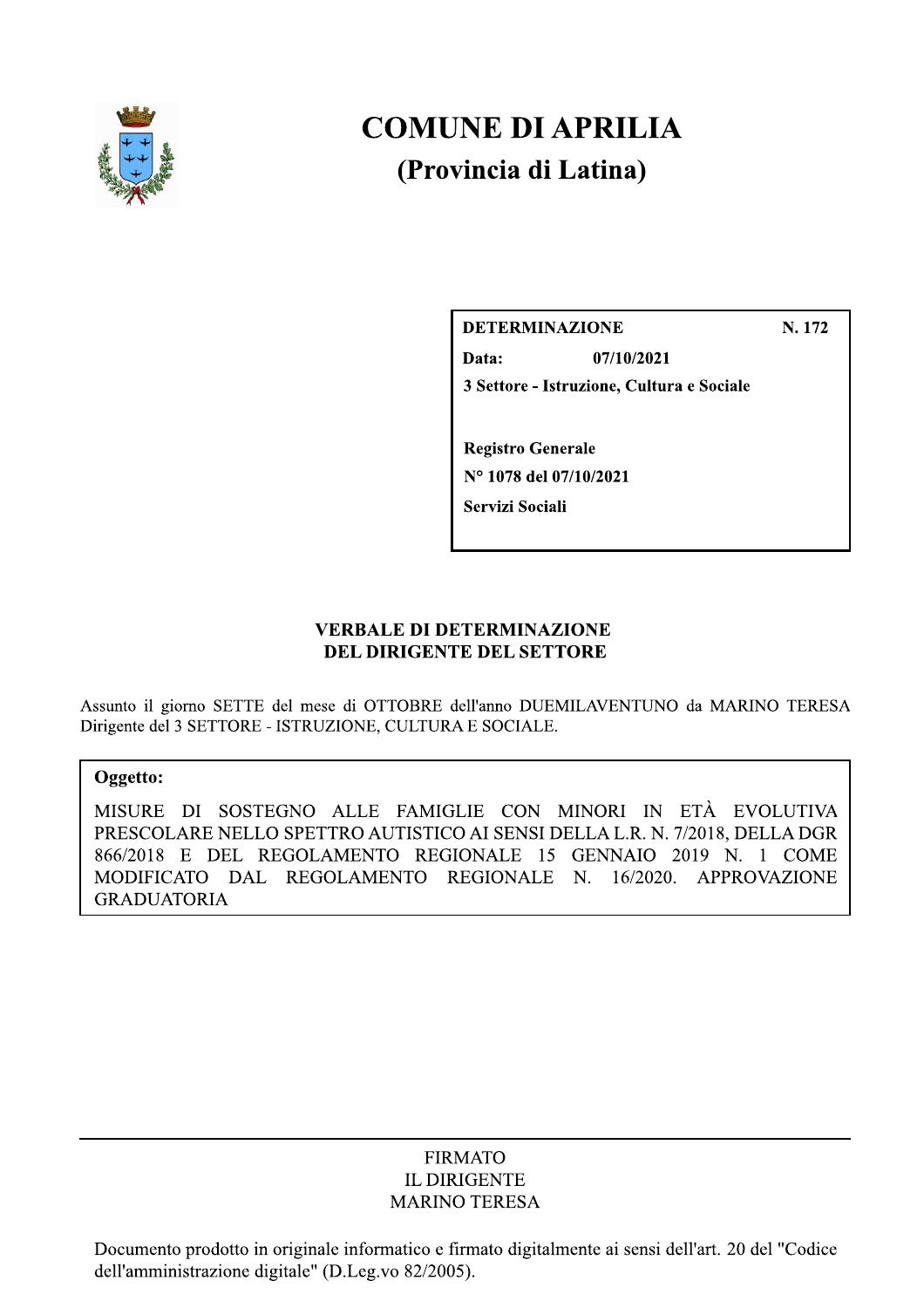DETERMINAZIONE - 3 Settore - Istruzione, Cultura e Sociale - NR. GENERALE 1078 DEL 07/10/2021

OGGETTO:

MISURE DI SOSTEGNO ALLE FAMIGLIE CON MINORI IN ETÀ EVOLUTIVA PRESCOLARE NELLO SPETTRO AUTISTICO AI SENSI DELLA L.R. N. 7/2018, DELLA DGR 866/2018 E DEL REGOLAMENTO REGIONALE 15 GENNAIO 2019 N. 1 COME MODIFICATO DAL REGOLAMENTO REGIONALE N. 16/2020. APPROVAZIONE **GRADUATORIA** 

## **IL DIRIGENTE DEL SETTORE**

RITENUTA la propria competenza ex art. 107 del T.u.e.l. approvato con D.lgs. 18/08/2000, n.  $267;$ 

VISTO il Decreto del Sindaco n. 27 del 28.12.2020 che conferisce, alla dott.ssa Teresa Marino, l'incarico di Dirigente del III Settore "Istruzione, Cultura e Sociale", ai sensi degli artt. 50, comma 10, e 109, comma 1, del D.Lgs. 267/2000 e dell'art. 31 del Regolamento di organizzazione degli uffici e dei servizi;

VISTA la Convenzione per la gestione associata dei servizi sociali del Distretto socio-sanitario LT/1, di cui all'art. 30 del D.lgs. n. 267/2000 TUEL, sottoscritta dai Sindaci dei Comuni di Aprilia, Cisterna di Latina, Cori e Rocca Massima in data 19.12.2018 con la quale Aprilia ha assunto il ruolo di Comune capofila;

VISTO il Regolamento di contabilità della Convenzione per la gestione associata dei servizi sociali del Distretto socio-sanitario LT/1 adottato con deliberazione di Giunta comunale del 29/12/2015 n. 330:

### **PREMESSO CHE:**

- con deliberazione della Regione Lazio 28.12.2018 n. 866, in attuazione dell'art 74 della L.R. n. 7 del 22.10.2018: "Disposizioni per la semplificazione e lo sviluppo regionale" è stato adottato il Regolamento attuativo per la disciplina degli "Interventi a sostegno delle famiglie dei minori in età evolutiva prescolare nello spettro autistico":
- con Regolamento regionale 15 gennaio 2019 n.1 è stato adottato il "Regolamento per la disciplina degli interventi a sostegno delle famiglie dei minori in età evolutiva prescolare nello spettro autistico";
- con Regolamento n. 16 del 22.06.2020 rubricato: "Modifiche al regolamento regionale 15  $\bullet$ gennaio 2019, n. 1 (Regolamento per la disciplina degli interventi a sostegno delle famiglie dei minori in età evolutiva prescolare nello spettro autistico) e successive modifiche e al regolamento regionale 2 dicembre 2019 n. 24 (Modifiche al regolamento regionale 15 gennaio 2019, n. 1). Disposizioni transitorie", la Regione Lazio ha proceduto ad elevare l'età dei destinatari degli interventi "fino al dodicesimo anno di età";
- con Determinazione Dirigenziale, reg. gen. n.720 del 25.06.2021, lo scrivente Servizio approvava l'Avviso pubblico per il sostegno alle famiglie dei minori in età evolutiva prescolare nello spettro autistico, fissando il termine ultimo per la presentazione delle domande al 19.07.2021 ore 11:00;

## **CONSIDERATO CHE**

- entro il suddetto termine sono pervenute al protocollo dei Comuni 27 domande di cui 1 esclusa, le quali risultano ammesse a valutazione a seguito di istruttoria svolta dai Servizi Sociali territoriali:
- l'Avviso Pubblico, come da normativa regionale, stabiliva che la quota di contributo da erogare dovrà essere graduata proporzionalmente all'ISEE ed erogata dando priorità ai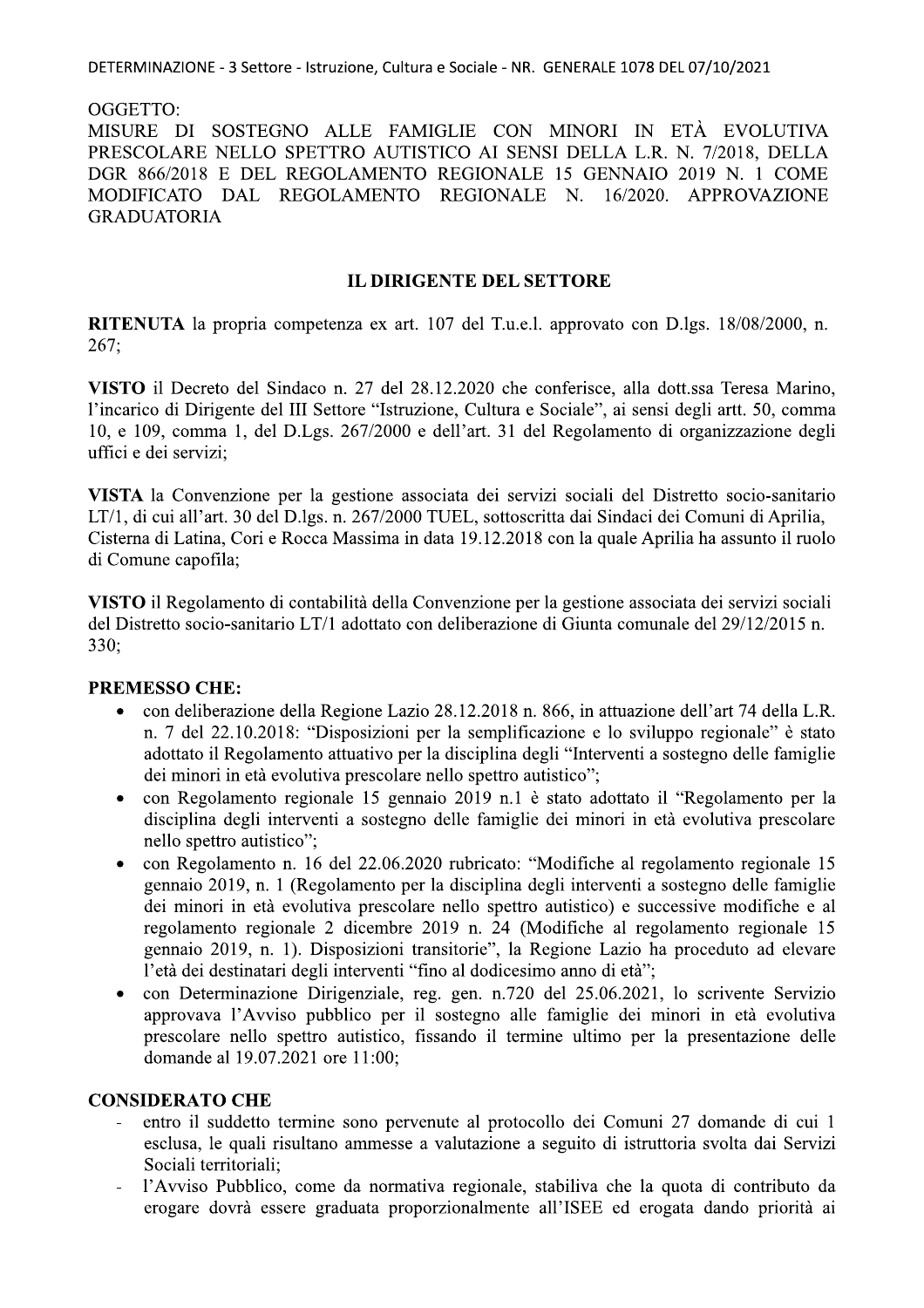DETERMINAZIONE - 3 Settore - Istruzione, Cultura e Sociale - NR. GENERALE 1078 DEL 07/10/2021

nuclei familiari con un numero di figli nello spettro superiore ad 1 e con un ISEE inferiore o pari a  $\epsilon$  8.000,00, gli importi erogati saranno quantificati proporzionalmente in base all'ordine in graduatoria e all'importo richiesto, fino ad un massimo di  $\epsilon$  5.000,00 annui per ciascun utente e non potranno superare complessivamente l'importo del finanziamento messo a disposizione dalla Regione Lazio;

- gli aventi diritto, per ottenere il contributo, dovranno presentare entro il termine del 31 gennaio 2022 la dichiarazione delle spese sostenute, allegando le ricevute relative, in coerenza con quanto stabilito dal verbale di valutazione multidimensionale in cui si definisce il progetto terapeutico riabilitativo:
- l'Ufficio di Piano, pertanto, ha predisposto la graduatoria dei beneficiari in base alle indicazioni dell'UVM trasmesse con protocollo asl n. 84985 del 06.10.2021;

VISTA la legge 8 novembre 2000, n. 328 "Legge quadro per la realizzazione del sistema integrato di interventi e servizi sociali":

VISTA la legge regionale n. 11 del 10/08/2016 "Sistema integrato degli interventi e dei servizi sociali della Regione Lazio", con particolare riferimento alle disposizioni per l'integrazione sociosanitaria (Capo VII);

VISTO il Regolamento UE n. 679/2016 (trattamento dei dati personali);

RITENUTO necessario procedere all'approvazione della graduatoria dei beneficiari delle misure per il sostegno alle famiglie con minori in età evolutiva prescolare nello spettro autistico in base alle indicazioni dell'UVM, come da allegato costituente parte integrante di questo provvedimento;

**RITENUTO**, altresì, che l'istruttoria preordinata alla emanazione del presente atto consente di attestare la regolarità e la correttezza di quest'ultimo, ai sensi e per effetto di quanto disposto dall'art. 147 bis del D.lgs. n. 267/2000;

## VISTI:

- il D.Lgs. n. 267/2000;  $\bullet$
- la Legge n. 241/1990;  $\bullet$
- la Legge n. 136/2010, specie l'art. 3;
- il D.Lgs. n. 118/2011;  $\bullet$
- la L. 328/2000;
- il d.lgs.14 marzo 2013, n. 33;
- lo statuto comunale;
- il regolamento di contabilità;

### **DETERMINA**

1. DI DARE ATTO che le premesse che precedono formano parte integrante del presente atto e ne costituisco motivazione ai sensi dell'art. 3 della L. n. 241/1990;

2. DI APPROVARE l'elenco dei beneficiari e degli esclusi (ALLEGATO A) delle misure per il sostegno alle famiglie con minori in età evolutiva prescolare nello spettro autistico, allegato alla presente per costituirne parte integrante e sostanziale;

3. DI DARE ATTO che il contributo sarà erogato prioritariamente, a seguito di presentazione di fatture da presentare entro il 31 gennaio 2022, ai richiedenti con attestazione ISEE inferiore o pari ad  $\epsilon$  8.000,00, ed in caso di disponibilità di risorse, agli altri beneficiari in base alla rendicontazione presentata graduando l'importo proporzionalmente all'ISEE indicato;

4. DI LIQUIDARE, con appositi atti i soggetti ammessi al beneficio economico a seguito di